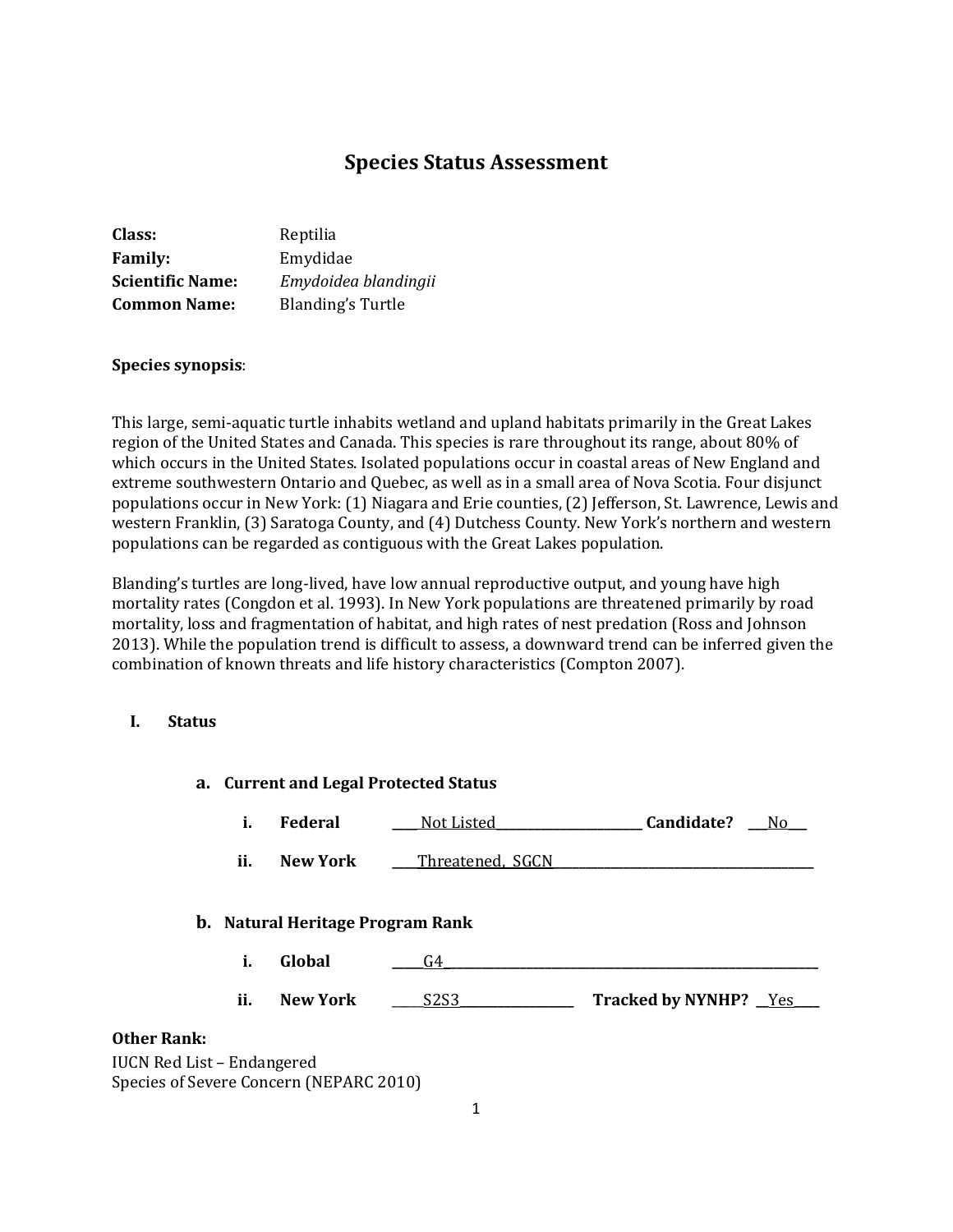COSEWIC – Endangered in Nova Scotia, Threatened in Ontario and Quebec Species of Northeast Regional Conservation Concern (Therres 1999) CITES, Appendix II

## **Status Discussion:**

The Blanding's turtle is listed as a SGCN in each of the five northeastern states where it occurs. Populations in the Northeast are fragmented and this long-lived species is highly affected by loss of adults from populations. It has been designated as a species of Regional Conservation Concern in the Northeast due to its unknown population status and taxonomic uncertainty (Therres 1999), was listed as Endangered on the IUCN Red List in 2011, and was added to Appendix II of the Convention on International Trade in Endangered Species (CITES) in 2013 (van Dijk and Rhodin 2011). NEPARC (2010) lists Blanding's turtle as a Species of Severe Concern because more than 75% of northeastern states list it as SGCN.

## **II. Abundance and Distribution Trends**

**a. North America**

| <i>i.</i> Abundance |  |
|---------------------|--|
|                     |  |
| ii. Distribution:   |  |
|                     |  |
|                     |  |
| b. Regional         |  |
| i. Abundance        |  |
|                     |  |
| ii. Distribution:   |  |
|                     |  |
|                     |  |
|                     |  |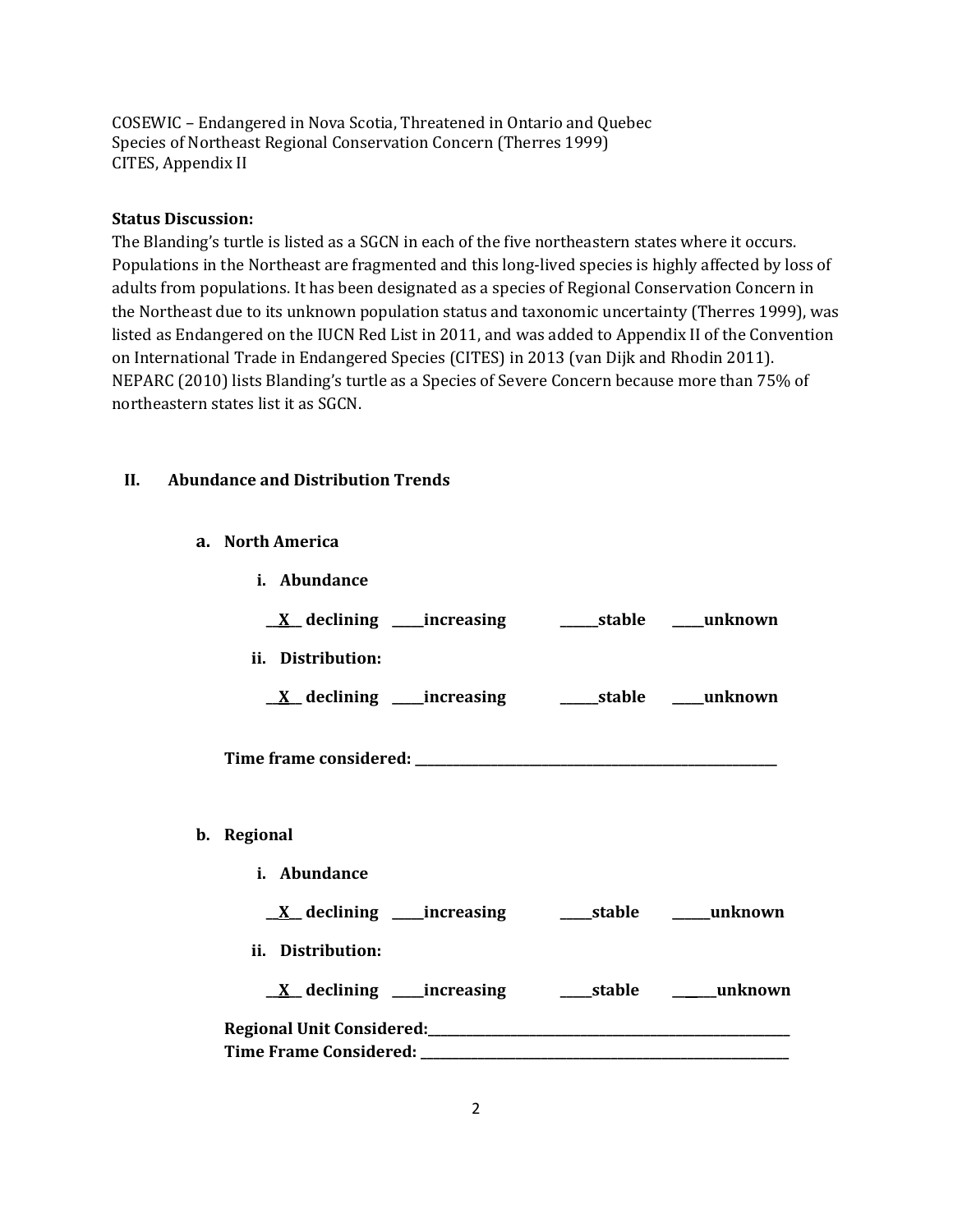**c. Adjacent States and Provinces**

| <b>CONNECTICUT</b>                                                                                 | Not Present $X$                                                                                                                         | No data $\_\_\_\_\_\_\_\_\_\_\_\_\$                                         |
|----------------------------------------------------------------------------------------------------|-----------------------------------------------------------------------------------------------------------------------------------------|-----------------------------------------------------------------------------|
| <b>VERMONT</b>                                                                                     | Not Present $X$                                                                                                                         | No data $\_\_\_\_\_\_\_\_\_\_\_\_\_\_\_\_\_\_\_\_$                          |
| <b>NEW JERSEY</b>                                                                                  | Not Present ____                                                                                                                        | No data $\frac{1}{\sqrt{1-\frac{1}{2}}\cdot\frac{1}{\sqrt{1-\frac{1}{2}}}}$ |
| i. Abundance                                                                                       |                                                                                                                                         |                                                                             |
|                                                                                                    | ____ declining ____ increasing ____ stable __ <u>X</u> _unknown                                                                         |                                                                             |
| ii. Distribution:                                                                                  |                                                                                                                                         |                                                                             |
|                                                                                                    | ___ declining ___ increasing ___ stable __ X_ unknown                                                                                   |                                                                             |
| Time frame considered: __Individual was found in 2013____________________________                  |                                                                                                                                         |                                                                             |
|                                                                                                    |                                                                                                                                         |                                                                             |
| MASSACHUSETTS Not Present ________ No data ______                                                  |                                                                                                                                         |                                                                             |
| iii. Abundance                                                                                     |                                                                                                                                         |                                                                             |
|                                                                                                    | $\frac{1}{\sqrt{1-x^2}}$ declining $\frac{1}{\sqrt{1-x^2}}$ increasing $\frac{1}{\sqrt{1-x^2}}$ stable $\frac{1}{\sqrt{1-x^2}}$ unknown |                                                                             |
| iv. Distribution:                                                                                  |                                                                                                                                         |                                                                             |
|                                                                                                    | $\frac{1}{\sqrt{1-x^2}}$ declining $\frac{1}{\sqrt{1-x^2}}$ increasing $\frac{1}{\sqrt{1-x^2}}$ stable $\frac{1}{\sqrt{1-x^2}}$ unknown |                                                                             |
| Time frame considered: 70 occurrences as of 2004                                                   |                                                                                                                                         |                                                                             |
|                                                                                                    |                                                                                                                                         |                                                                             |
| <b>ONTARIO</b>                                                                                     |                                                                                                                                         |                                                                             |
| i. Abundance                                                                                       |                                                                                                                                         |                                                                             |
|                                                                                                    | <u>X</u> declining ____increasing ________ stable ____unknown                                                                           |                                                                             |
| ii. Distribution:                                                                                  |                                                                                                                                         |                                                                             |
|                                                                                                    | <u>X</u> declining ____increasing __________ stable ____unknown                                                                         |                                                                             |
| Time frame considered: 1994 to present 1994 to proven the summary control of the frame considered: |                                                                                                                                         |                                                                             |
|                                                                                                    |                                                                                                                                         |                                                                             |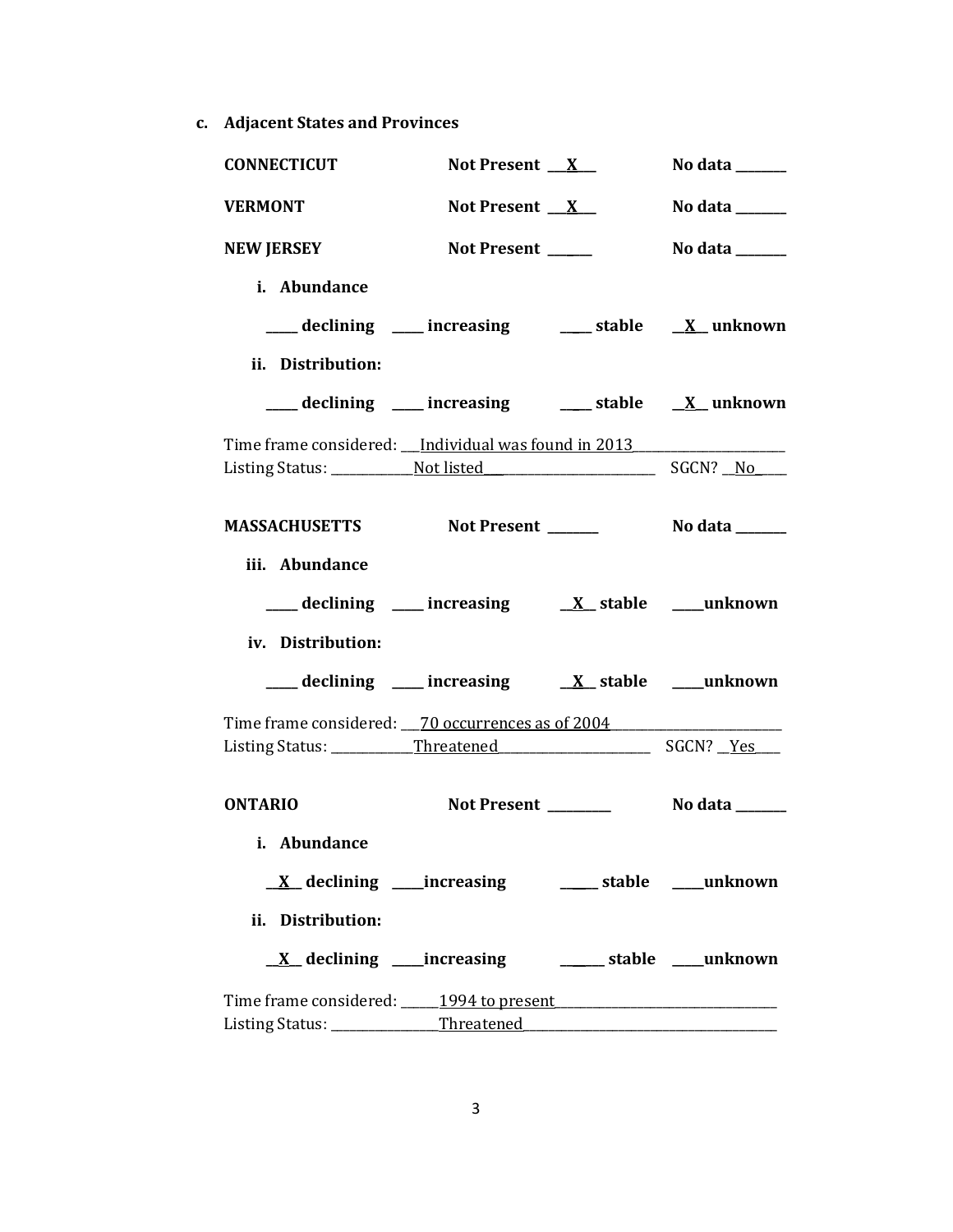| PENNSYLVANIA Not Present No data ______                         |                                                                 |  |
|-----------------------------------------------------------------|-----------------------------------------------------------------|--|
| i. Abundance                                                    |                                                                 |  |
| ___ declining ____ increasing ______ stable ___ X__ unknown     |                                                                 |  |
| ii. Distribution:                                               |                                                                 |  |
| ___ declining ____increasing _______stable __ <u>X</u> _unknown |                                                                 |  |
|                                                                 |                                                                 |  |
| Listing Status: Not Listed, Likely Extirpated SGCN? Yes         |                                                                 |  |
| <b>QUEBEC</b>                                                   |                                                                 |  |
| i. Abundance                                                    |                                                                 |  |
|                                                                 |                                                                 |  |
| ii. Distribution:                                               |                                                                 |  |
|                                                                 | <u>X</u> declining ____increasing ___________stable ____unknown |  |
| Time frame considered: Not Specified Time frame Considered:     |                                                                 |  |
|                                                                 |                                                                 |  |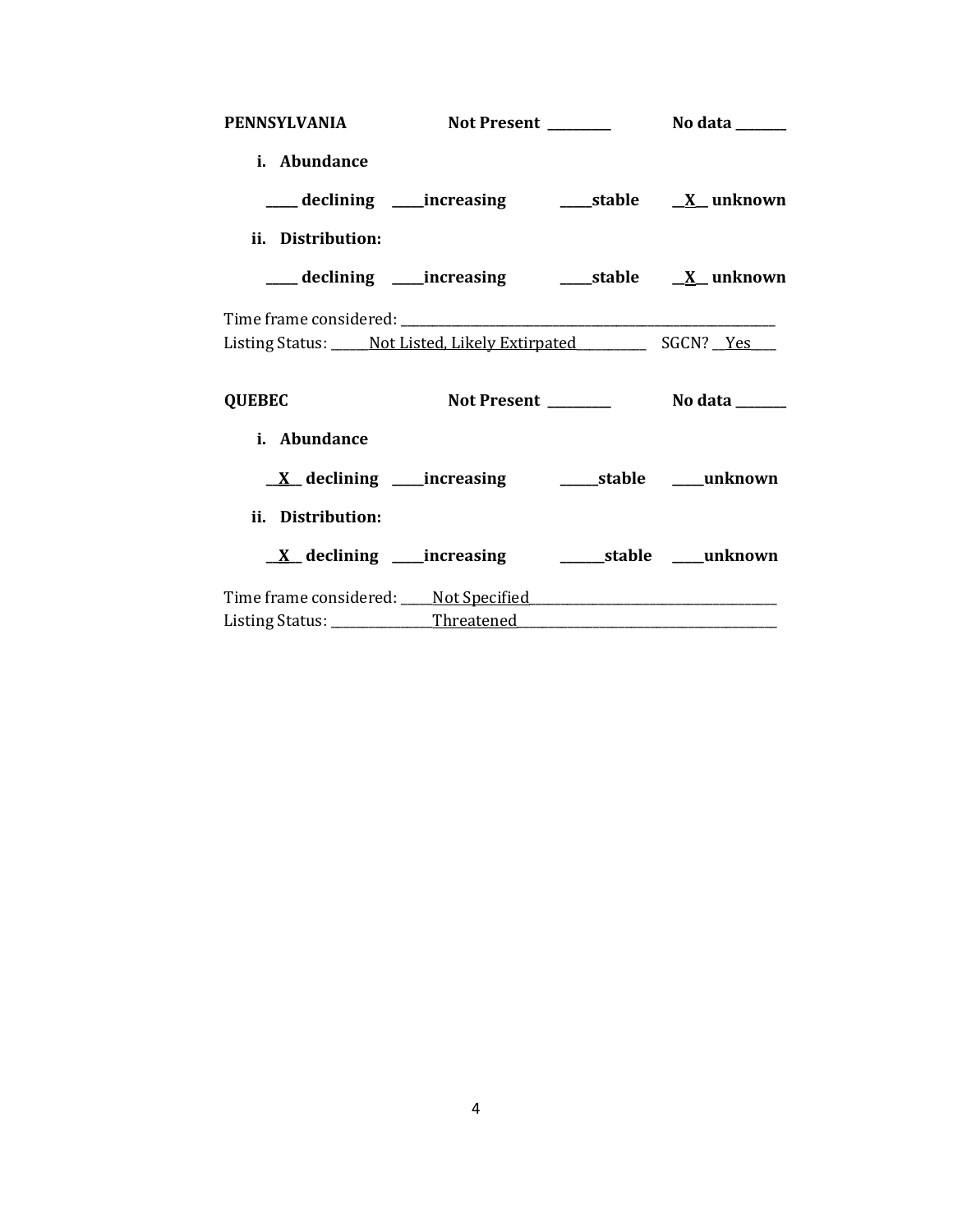# **d. NEW YORK No data \_\_\_\_\_\_\_\_ i. Abundance \_\_X\_\_ declining \_\_\_\_\_ increasing \_\_\_\_\_ stable \_\_\_\_\_\_ unknown ii. Distribution: \_\_X\_\_ declining \_\_\_\_\_ increasing \_\_\_\_\_ stable \_\_\_\_\_\_\_ unknown** Time frame considered: 1990-2013

## **Monitoring in New York.**

Beginning in 1998, Glenn Johnson and students from SUNY Potsdam began a mark-recapture program at Lisbon Swamp in St. Lawrence County.

A multi-year regional effort began in 2012 to develop a monitoring framework to quantify the status and trends of Blanding's turtles New York, Pennsylvania, New Hampshire, Massachusetts, and Maine; this effort is funded by a State Wildlife Grant that was awarded to New Hampshire.

Trapping and telemetry studies have been conducted at various locations in New York including the Seneca Nation in Erie County, the Arlington Baird complex and the Overlook wetland in Dutchess County, and at the Wilton Wildlife Preserve in Saratoga County.

#### **Trends Discussion:**

The New York Herpetology database contains records from the Atlas period (1990-99), as well as historical records (pre-1990) and records collected since 2000. The distribution map generated from this database suggests the loss of historical locations from several survey quads in the state (the record in Orange County represents released individuals and does not indicate a loss; J. Jaycox, personal communication). These historical locations, from museum records and researchers' notebooks, are on the edges of the lower Hudson Valley populations, and also suggest that Blanding's turtles have been extirpated from Long Island. Six survey quads have new records since 1999, interestingly in areas in the central part of the state.

A population viability assessment was conducted for three Blanding's turtle populations in New York: Northern NY, Dutchess, and Saratoga (Ross and Johnson 2013). The probability of extinction over 300 year for each population was 43.8%, 80.8%, and 99.6% respectively. The sensitivity analysis indicated that mortality of individuals had the greatest influence on the stochastic population growth rate (mortality of <14-year-olds having a greater effect than adult mortality), followed by road mortality, number of females breeding, and the effects of inbreeding. The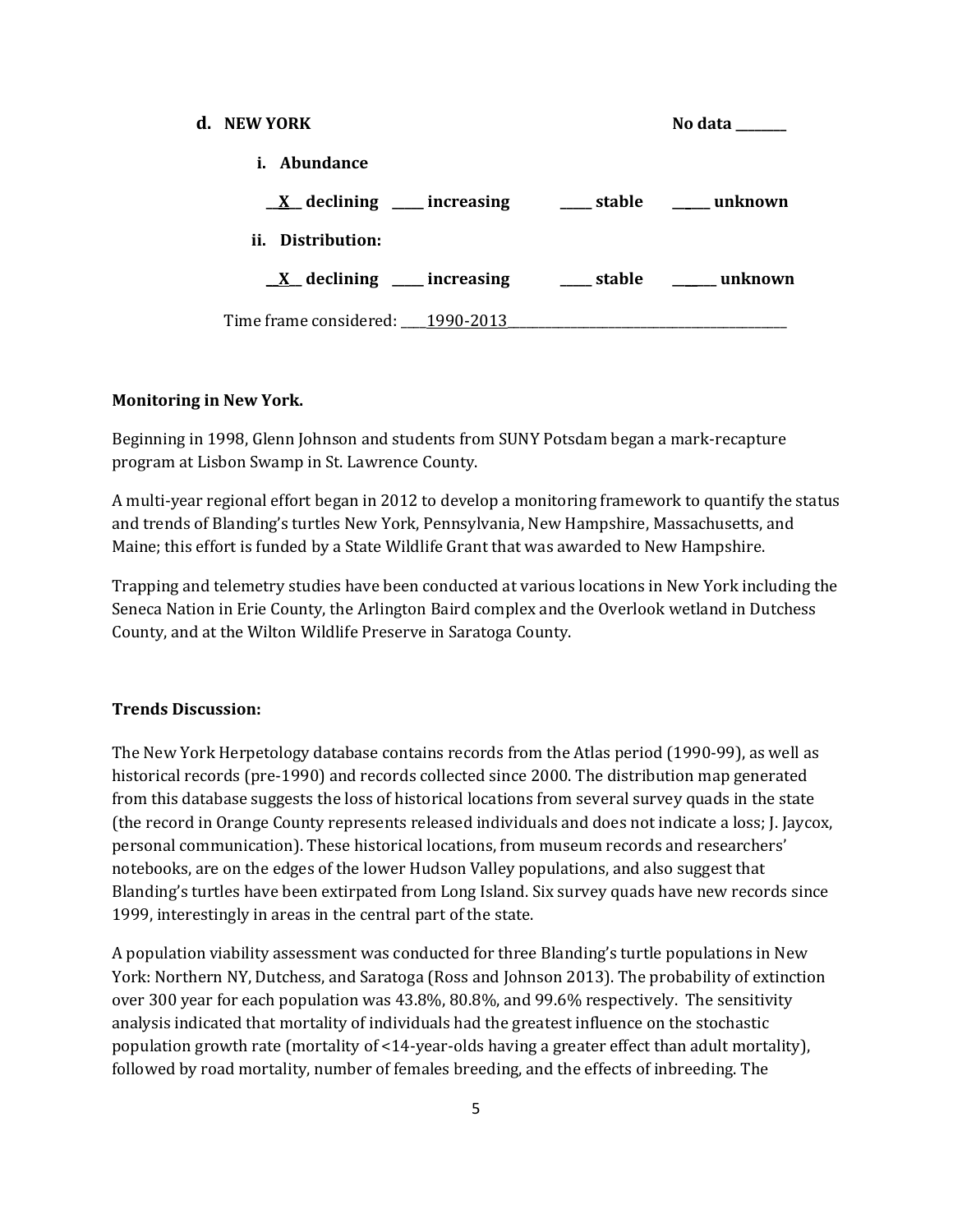Northern New York population is the most extensive and may have the greatest viability of the four populations in the state (Ross and Johnson 2013).

The Midwest U.S. Turtle Red Listing Workshop estimated that 30 to 50% of suitable habitat and populations within those areas have been lost, and many remaining populations have been reduced in size (van Dijk and Rhodin 2011).



**Figure 1**: Current and historic distribution of Blanding's turtle (NY Herpetology Database, NYSDEC).



**Figure 2**: North American distribution of Blanding's turtle (NatureServe 2013). Not shown is a disjunct population in Saratoga County, NY.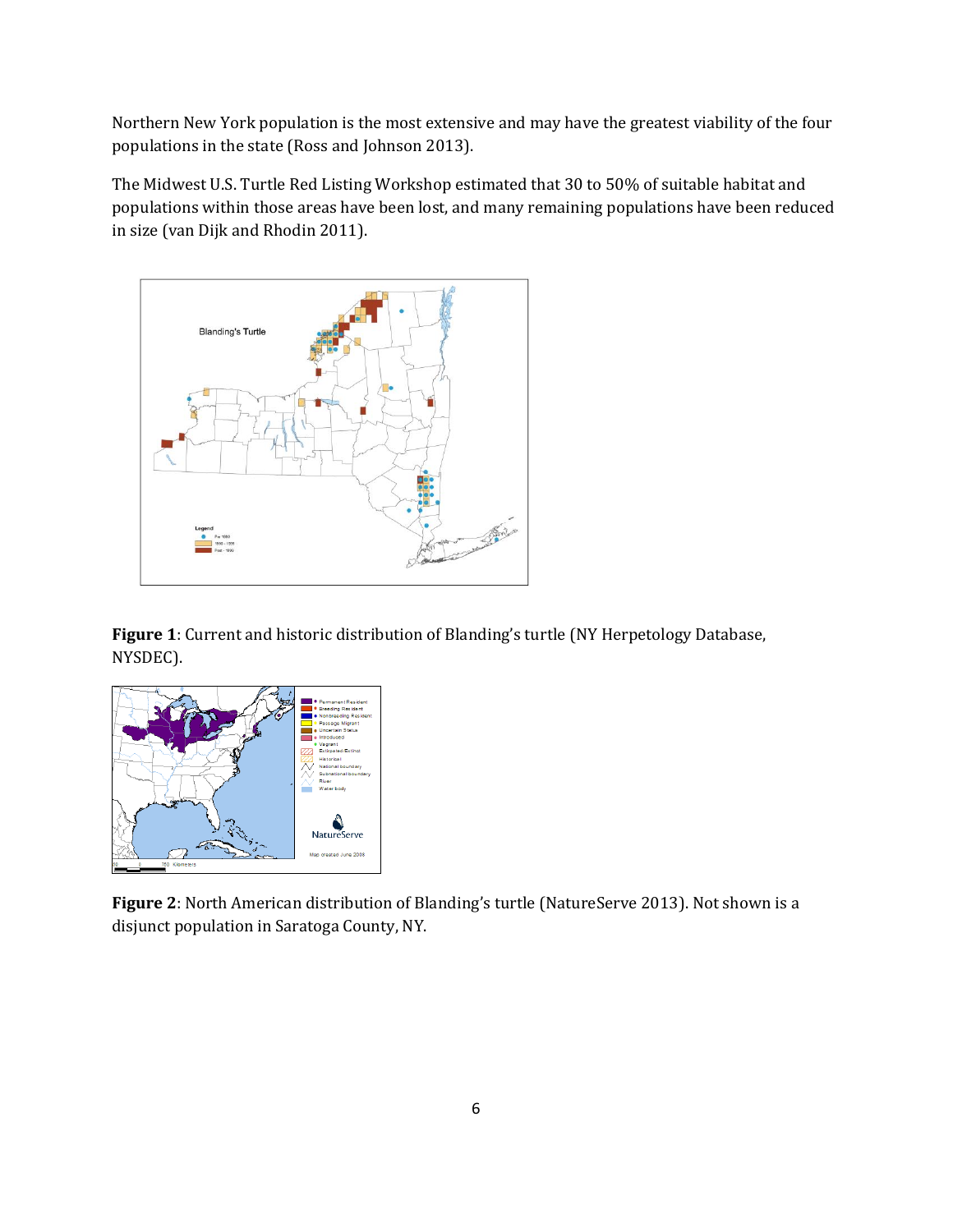

**Figure 3**: Conservation status of Blanding's turtle in North America (NatureServe 2013)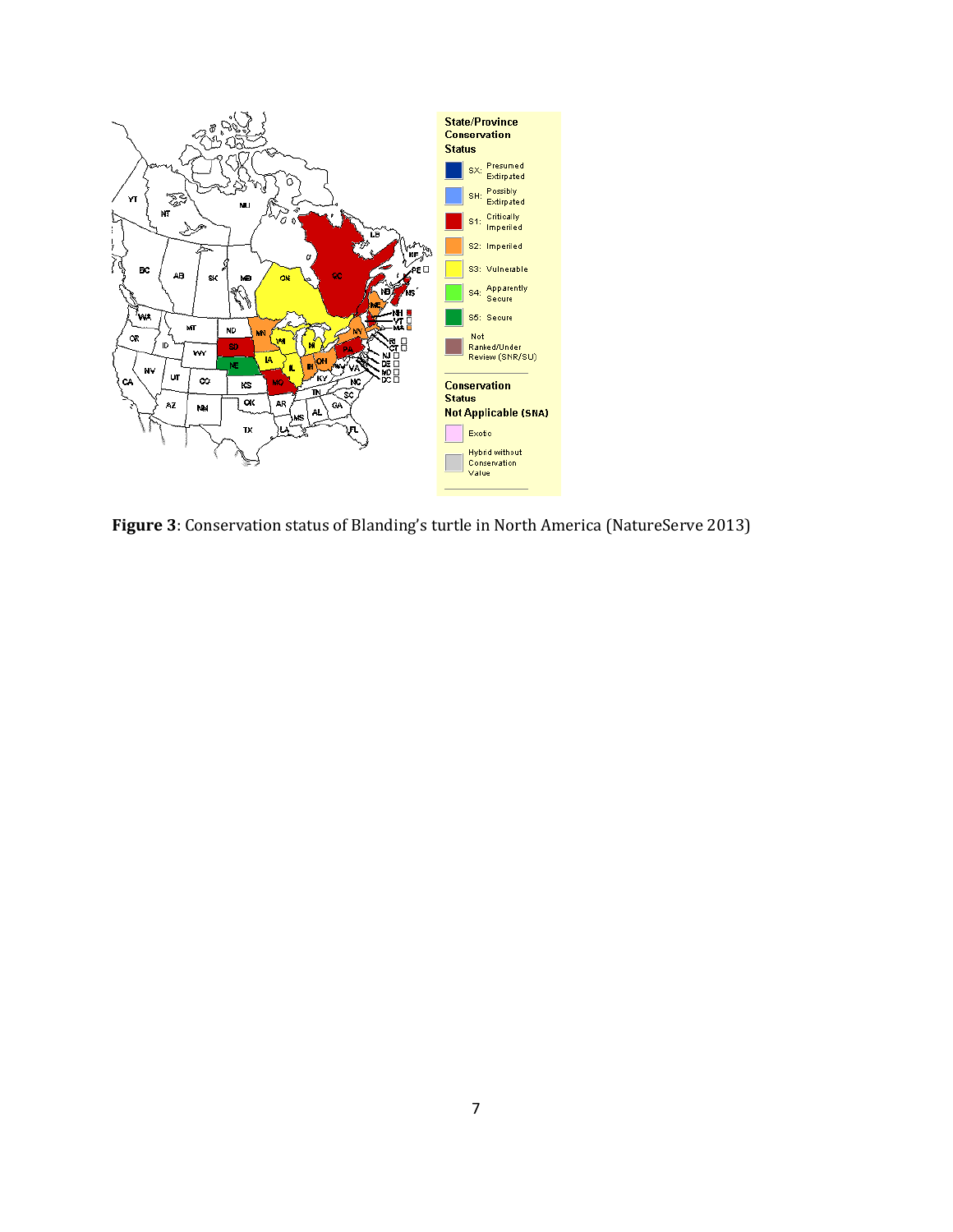#### **III. New York Rarity, if known:**

| <b>Historic</b> | # of Animals | # of Locations | % of State |
|-----------------|--------------|----------------|------------|
| prior to 1970   |              |                |            |
| prior to 1980   |              |                |            |
| prior to 1990   |              |                |            |

#### **Details of historic occurrence:**

The NY Amphibian and Reptile Atlas database includes 33 survey quads with historical records (pre-1990) for Blanding's turtles representing a distribution similar to the current distribution. Ross and Johnson (2003) provide extensive details of historical occurrence of Blanding's turtles.

| Current | # of Animals | # of Locations | % of State |
|---------|--------------|----------------|------------|
|         |              |                | 4.07       |

## **Details of current occurrence:**

The NY Amphibian and Reptile Atlas documented Blanding's turtles in a total of 29 survey quads during the survey period 1990-99. Records were added in six additional survey quads since 1999, most significantly at the Wilton Wildlife Preserve in Saratoga County in 2003, and in the Town of Clay, Onondaga County, areas where the species had not been previously documented.

Blanding's turtles in the state are recognized in four populations: (1) Niagara and Erie counties, (2) Jefferson, St. Lawrence, Lewis and western Franklin counties, (3) Saratoga County, and (4) Dutchess County. New York's northern and western populations can be regarded as contiguous with the Great Lakes population (Ross and Johnson 2013).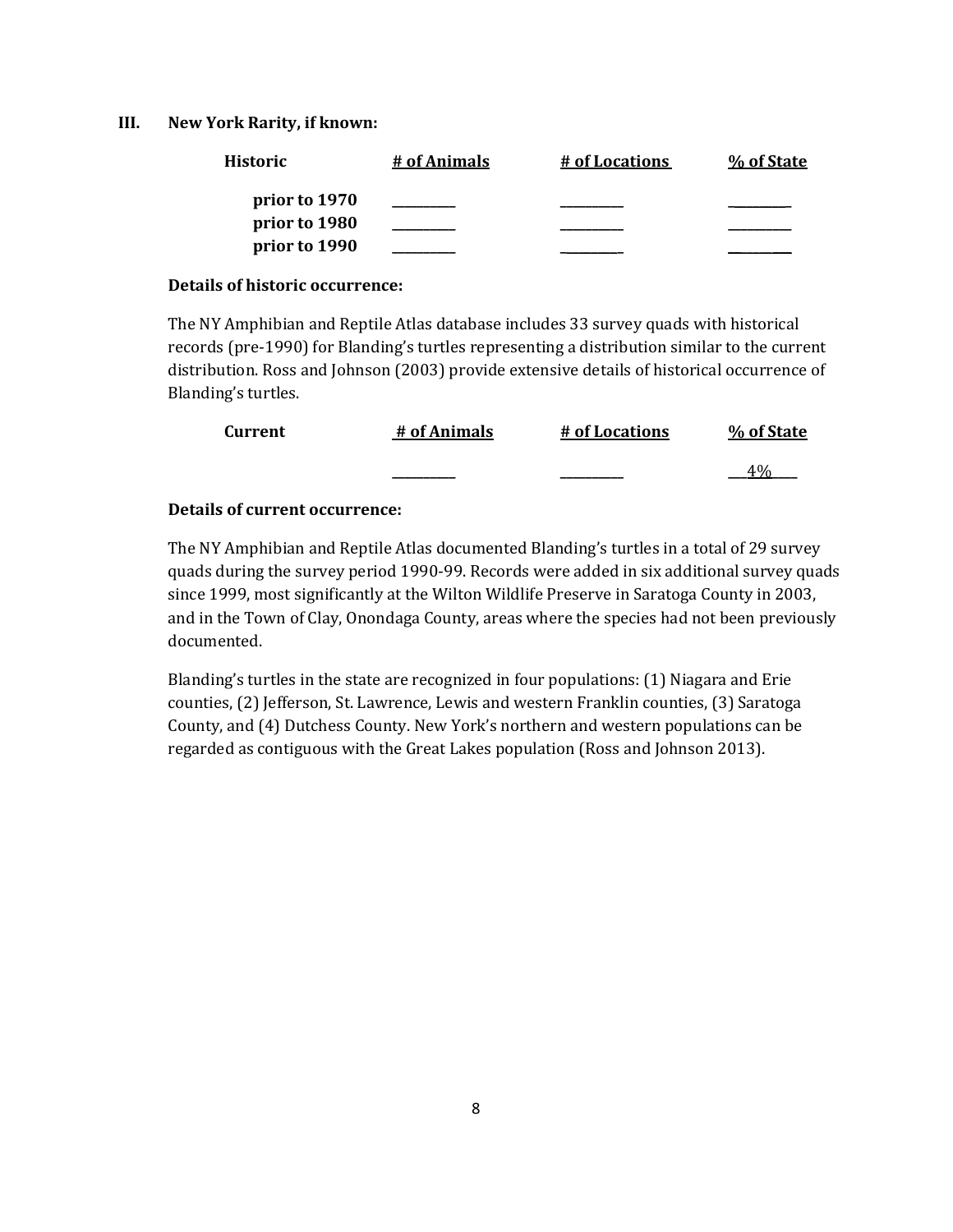# **New York's Contribution to Species North American Range:**

| % of NA Range in New York | <b>Classification of New York Range</b> |  |
|---------------------------|-----------------------------------------|--|
| $\_\_100$ (endemic)       | Core                                    |  |
| $-76-99$                  | $\underline{X}$ Peripheral              |  |
| 51-75                     | $\underline{X}$ Disjunct                |  |
| 26-50                     | Distance to core population:            |  |
| $1 - 25$                  |                                         |  |

# **IV. Primary Habitat or Community Type:**

- 1. Freshwater Marsh
- 2. Great Lakes Freshwater Estuary Marsh
- 3. Wet Meadow/Shrub Swamp
- 4. Open Acidic Peatlands
- 5. Vernal Pool

# **Habitat or Community Type Trend in New York:**

| $\underline{X}$ Declining                   | Stable | Increasing | Unknown |
|---------------------------------------------|--------|------------|---------|
| Time frame of decline/increase: Since 1970s |        |            |         |
| <b>Habitat Specialist?</b>                  |        | Yes        | No      |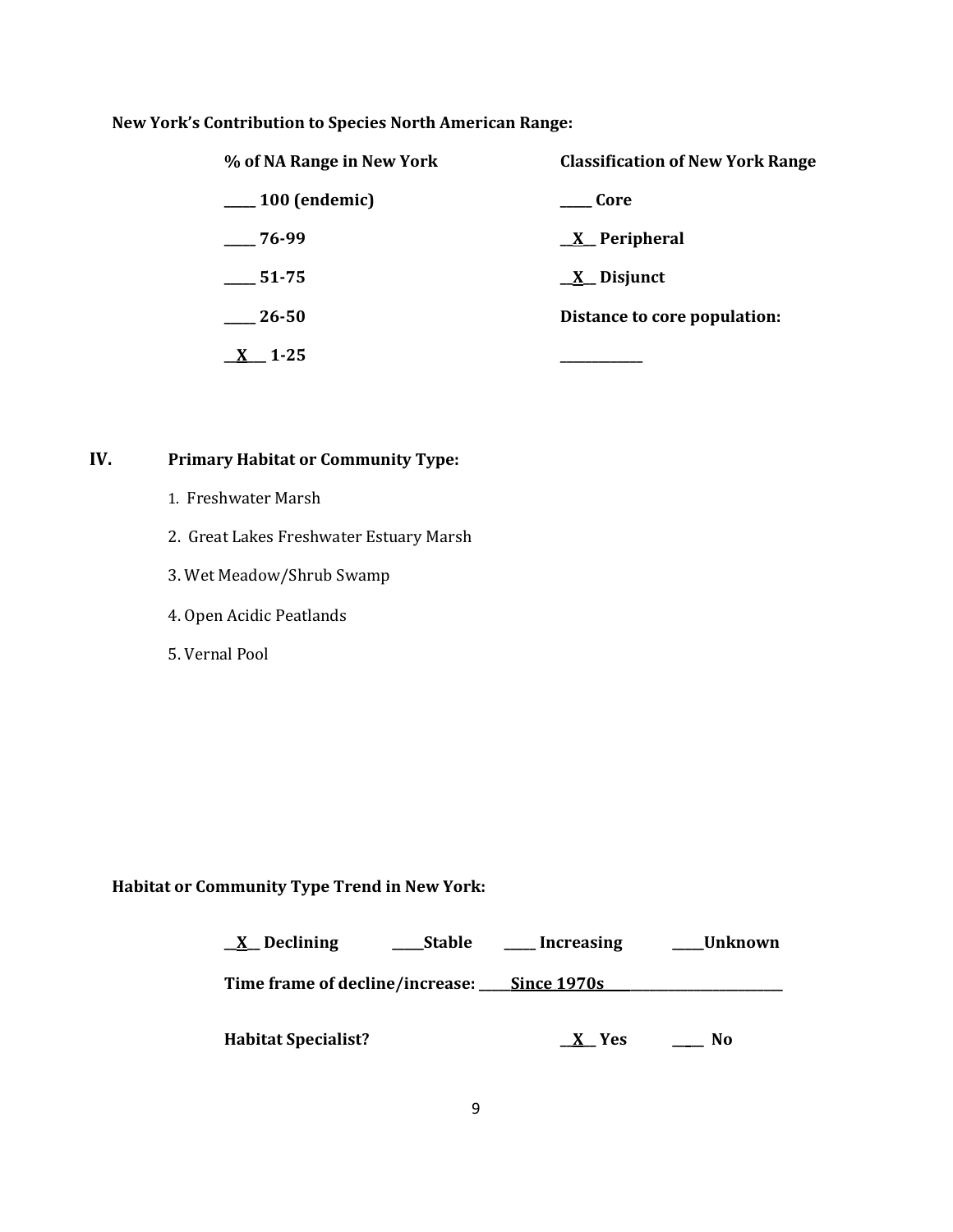\* Indicator of scrub shrub wetlands.

## **Habitat Discussion:**

Blanding's turtles require large tracts of land with a variety of permanent and temporary wetlands and upland habitats including ponds, rivers, marshes, fens, swamps, vernal pools, meadows, forests, and shrublands. New York populations are found in shallow emergent marsh and scrub/shrub wetlands with abundant aquatic vegetation dominated by buttonbush (*Cephalanthus occidentalis*) in southern populations and by willow (*Salix* spp.) in northern populations (Ross and Johnson 2013).

Nesting occurs in exposed areas such as plowed fields, pastures, dirt road edges, sand and gravel pits, and bedrock outcrops (Joyal et al. 2001). Johnson (unpublished data *in* Ross and Johnson 2013) observed nesting in piles of topsoil and along dirt roads. Johnson and Crockett (2009) suggested that the Blanding's turtle's frequent use of agricultural fields for nesting may be an ecological trap because the growing vegetation shades the nest and results in cooler soil temperatures, thus reducing nest success.

Brumation occurs under the ice in a variety of permanent wetland types, typically in which the water depth is less than 1.5 to 2 meters and have relatively deep organic substrate (Ross and Johnson 2013). Most individuals overwinter in the wetland where they spent the summer.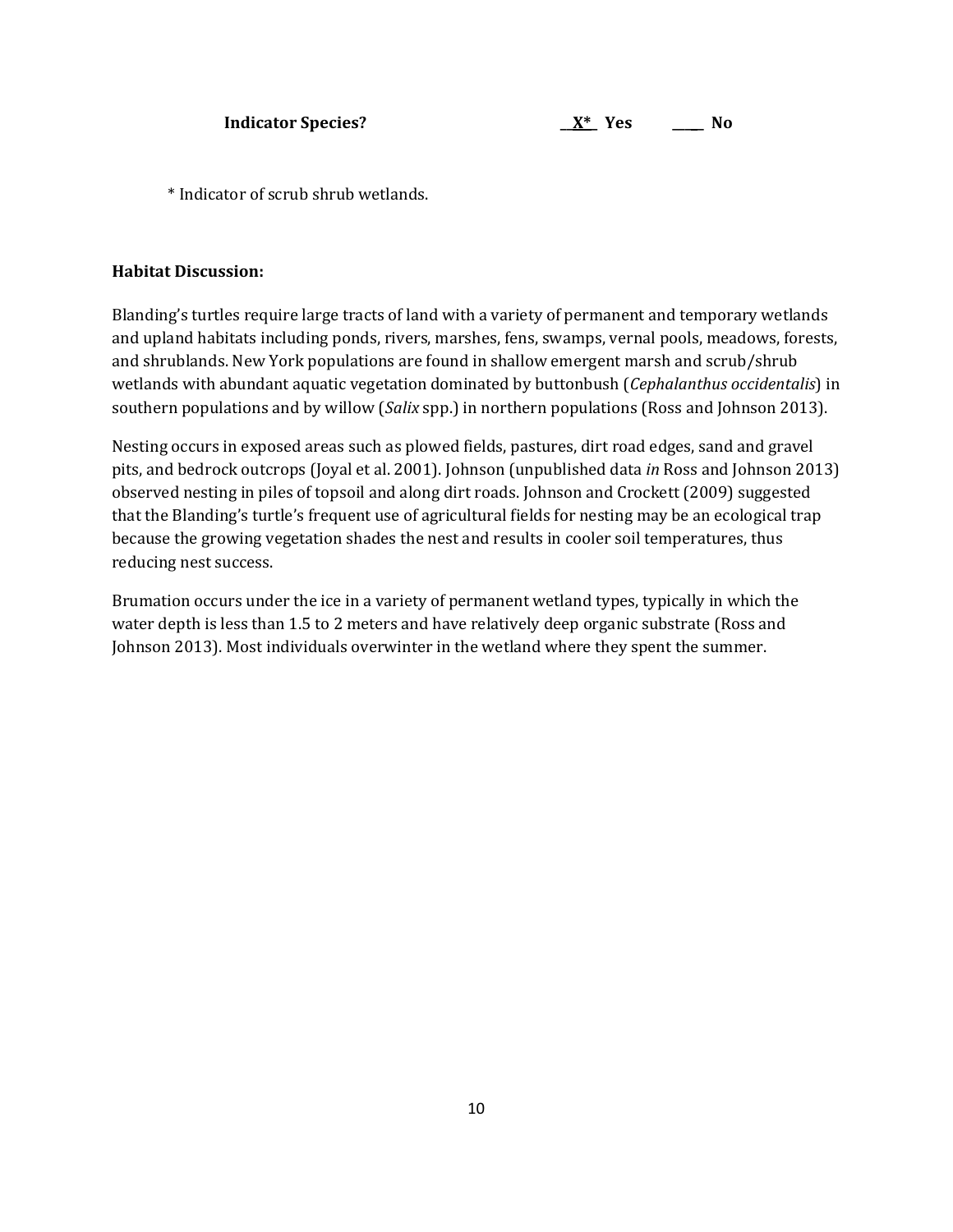- **V. New York Species Demographics and Life History**
	- **\_\_X\_\_\_ Breeder in New York**
		- **\_\_X\_\_ Summer Resident**
		- **\_\_X\_\_ Winter Resident**
		- **\_\_\_\_\_ Anadromous**

**\_\_\_\_\_ Non-breeder in New York**

- **\_\_\_\_\_ Summer Resident**
- **\_\_\_\_\_ Winter Resident**
- **\_\_\_\_\_ Catadromous**
- **\_\_\_\_\_ Migratory only**
- **\_\_\_\_\_Unknown**

## **Species Demographics and Life History Discussion:**

Female Blanding's turtles reach sexual maturity in 14 to 20 years and thereafter reproduction occurs throughout the life span of up to 80 years (Congdon et al. 1993). Males are thought to reach sexual maturity by 12 years of age. Females produce one clutch in a breeding year, but may breed only once every two or three years. Congdon et al. (1993) determined the mean time between generations to be approximately 37 years.

Nesting in New York occurs between 28 May and 9 July (Ross and Johnson 2013). Hatchlings emerge in mid-September to early October (Johnson and Crockett 2009, G. Johnson *in* Ross and Johnson 2013).

Blanding's turtles are highly mobile and females travel extensively between wetlands and nesting areas. Gravid females in a Dutchess County population crossed an open field and roads to nest on the driveways and lawns of a housing development 1,000m from the pond, a situation that Jones and Sievert (2012) referred to as a population sink. After several years, the population began using forest cuts created to provide alternative nesting areas (Gibbs et al. 2007). Nest fidelity has been estimated at more than 73% (Standing et al. 1999).

Population densities are summarized in Ross and Johnson (2013), ranging from 0.47/ha in Minnesota to 55/ha in Missouri. In New York, population estimates ranged from 0.43 to 0.78/ha in the Northern NY recovery unit (Johnson and Crockett 2009) and were estimated at 0.07/ha in the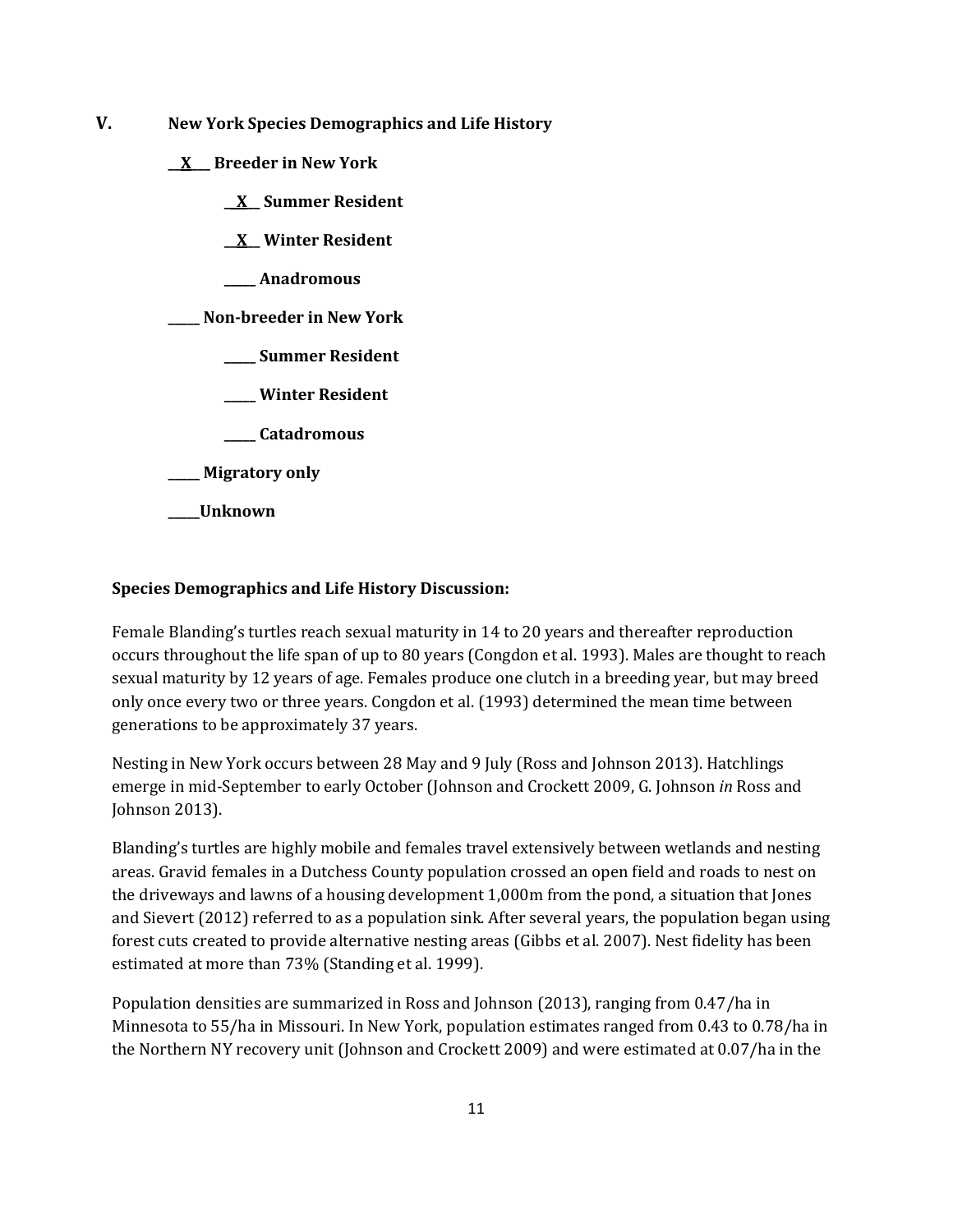Saratoga County population (Chaloux 2011). Ross (1989) found average home ranges of females and males to be 12.4 ha and 7.5 ha respectively.

In a study of 72 hatchlings in residential landscapes in Massachusetts, Jones and Sievert (2012) reported that most mortality resulted from eastern chipmunk (*Tamias striatus*), followed by cats, birds, and domestic horses.

#### **VI. Threats:**

Ross and Johnson (2013) state that road mortality, particularly of older adult females, is perhaps the gravest, most immediate threat to Blanding's turtle populations in New York.

A population viability assessment conducted on three Blanding's turtle populations in New York indicated that mortality of 0-1-year old turtles, followed by mortality of >1-14-year olds, and finally the mortality of >14-year olds, had the greatest influence on stochastic population growth rate. Other noteworthy factors in the model were road mortality, the number of females breeding, and the effects of inbreeding.

Blanding's turtles are sensitive to habitat alteration. Three categories of threat recognized as affecting the decline of this species are loss and degradation of wetland and upland habitats, road mortality, and collection. Hartwig (2004) reported that Blanding's turtle habitat across its range is often intersected by roads and rural human habitations.

Jones and Sievert (2012) found increased hatchling mortality in residential landscapes compared to nonresidential landscapes. They suggested that residential developments may result in sink dynamics for freshwater turtles by providing anthropogenic nesting habitats in which hatchlings sustain high mortality rates.

Commercial collection for the pet trade is a serious problem (Levell 2000). Blanding's turtles are highly prized in the pet trade, commanding \$100 to \$125 for an adult (Reed and Gibbons 2002). Blanding's turtle exports seem to peak and rebound about every five years. Overall, there appears to be an increasing trend in trade. Exports of Blanding's turtles increased from 50 in 1999 to about 200 in 2004, and peaked at 350 in 2011 (LEMIS 2011). Reed and Gibbons (2002) estimated that 30% of Blanding's turtles in the pet trade were wild-caught.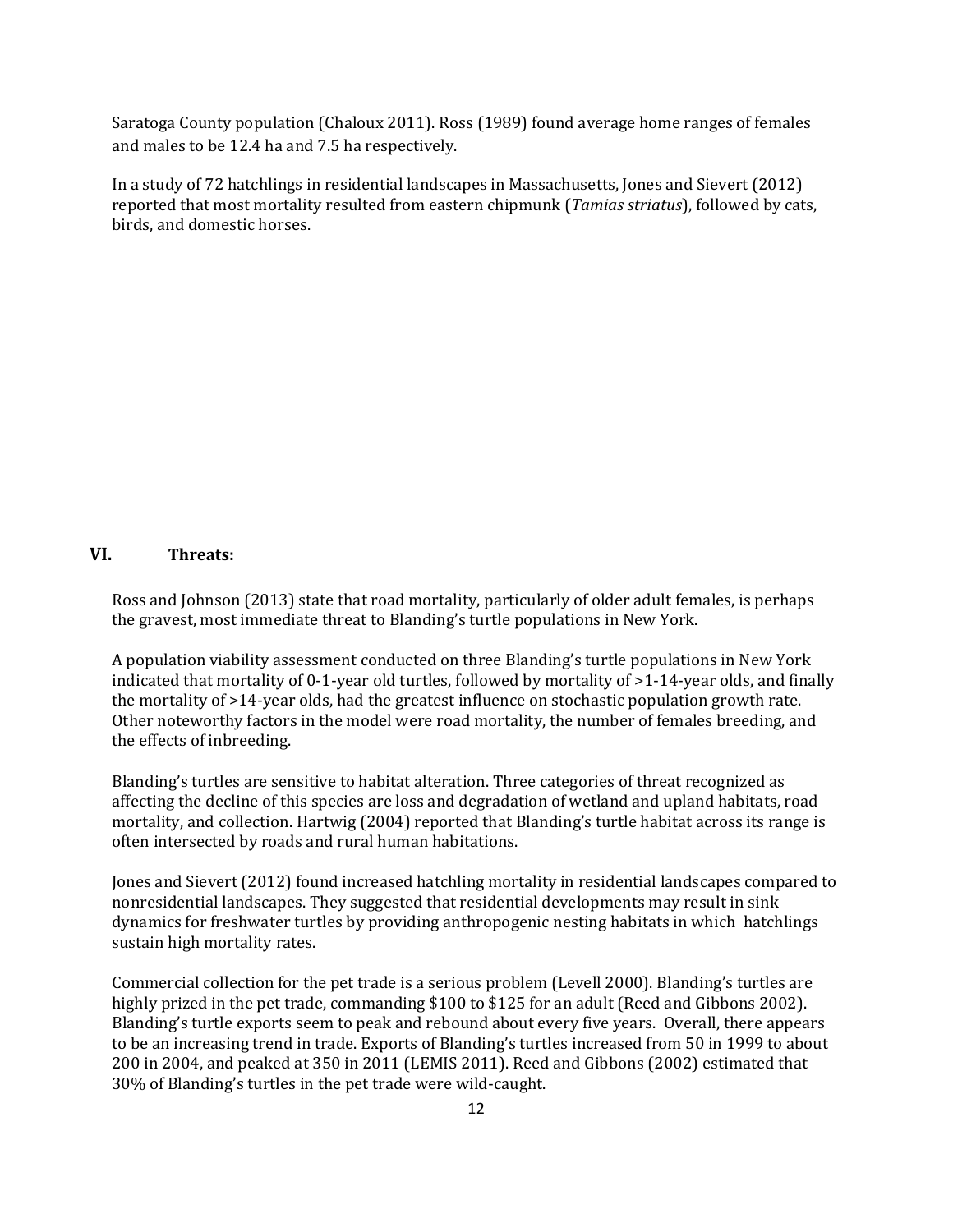Blanding's turtle was classified as "moderately vulnerable" to predicted climate change in an assessment of vulnerability conducted by the New York Natural Heritage Program (Schlesinger et al. 2011). Ross and Johnson (2013) note the potential for several effects from predicted climate change including fewer wetlands and lower carrying capacities of Blanding's turtle populations in the state; susceptibility to newly emerging diseases; changes in sex ratio due related to temperature-dependent sex determination during incubation; and habitat loss resulting from increased residential development.

# **Are there regulatory mechanisms that protect the species or its habitat in New York?**

**\_\_\_\_\_\_\_ No \_\_\_\_\_ Unknown \_\_X\_\_\_ Yes** 

The Blanding's turtle is listed as a threatened species in New York and is protected by Environmental Conservation Law (ECL) section 11-0535 and the New York Code of Rules and Regulations (6 NYCRR Part 182). A permit is required for any proposed project that may result in a take of a species listed as Threatened or Endangered, including, but not limited to, actions that may kill or harm individual animals or result in the adverse modification, degradation or destruction of habitat occupied by the listed species.

The Freshwater Wetlands Act provides protection for wetlands greater than 12.4 acres in size under Article 24 of the NYS Conservation Law. Since 1992, Blanding's turtles are included in Appendix I of the Convention on International Trade in Endangered Species of Wild Flora and Fauna (CITES).

In 2006, the State of New York adopted legislation (ECL section 11-0107 sub 2) that gave all native frogs, turtles, snakes, lizards and salamanders legal protection as game species, with very few open to harvest. The legislation also outlaws the sale of any native species of herpetofauna regardless of its origin.

Ross and Johnson (2013) report that Blanding's turtles occupy a total of almost 5,000 ha at the four populations in the state and that 66% of the occupied area is unprotected (Table 1).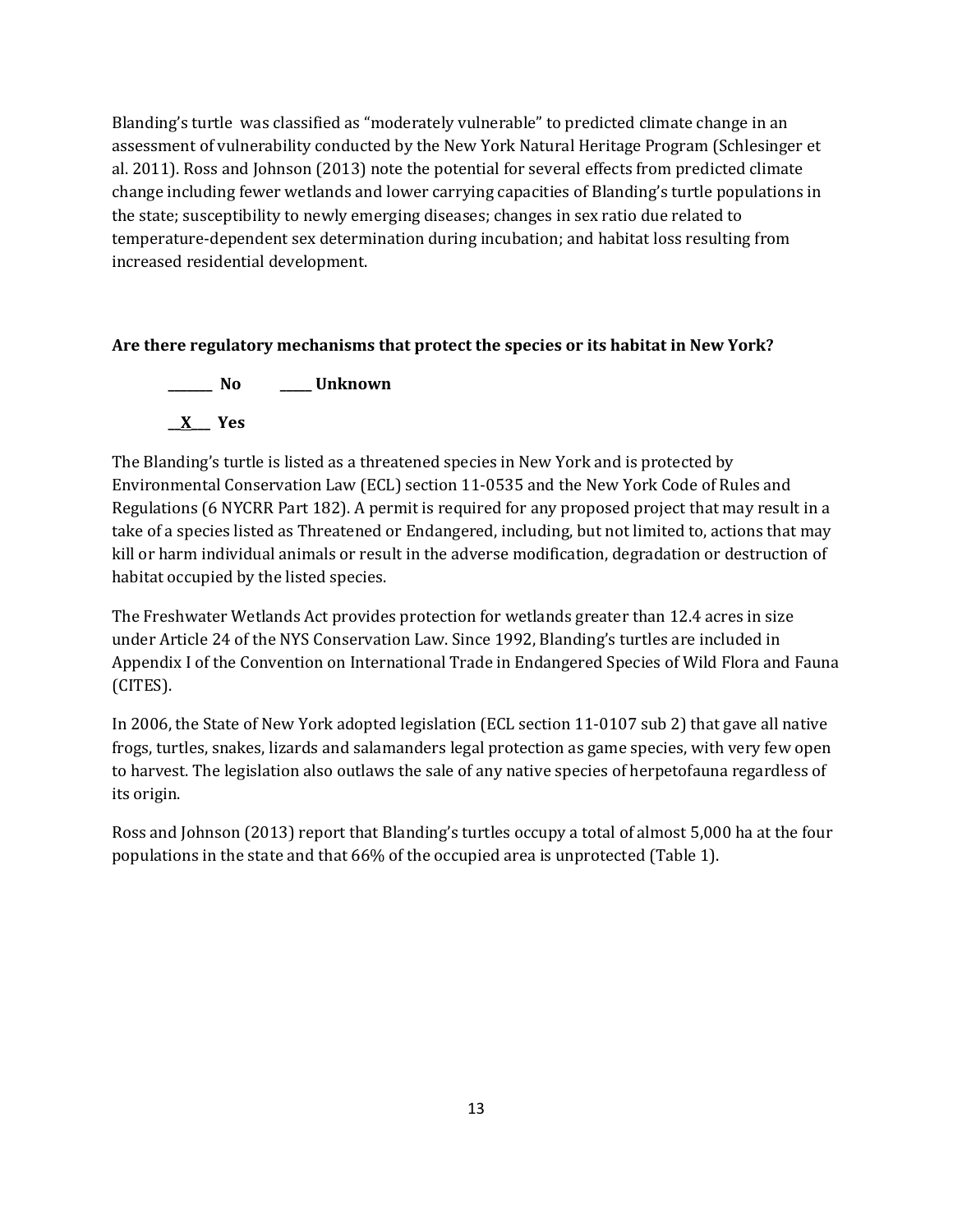| <b>Site</b>            | <b>Total Area (ha)</b> | <b>Unprotected Area (ha)</b> | <b>Percent Unprotected</b> |
|------------------------|------------------------|------------------------------|----------------------------|
| Northern NY            | 2,371                  | 1,331                        | 56%                        |
| <b>Dutchess County</b> | 2,359                  | 1,825                        | 77%                        |
| Saratoga               | 186                    | 76                           | 41%                        |
| Western NY             | 8                      | 2                            | 25%                        |
| <b>TOTAL</b>           | 4,924                  | 3,234                        | 66%                        |

Table 1: Blanding's turtle sites in New York

# **Describe knowledge of management/conservation actions that are needed for recovery/conservation, or to eliminate, minimize, or compensate for the identified threats:**

Management actions are presented in the Blanding's Turtle Recovery Plan for New York based on a population viability analysis (PVA) (Ross and Johnson 2013). Management actions were recommended for the Northern NY and Dutchess County recovery units, and for the Saratoga County recovery unit. The PVA for the Western NY recovery unit indicated that the population is viable with 95% confidence over next 300 years.

Management actions include (1) reducing road mortality rates, (2) protecting a site-specific number of nests until hatching, and (3) headstarting a site-specific number of young turtles into the population every 10 years. See Ross and Johnson (2013) for more details.

The Comprehensive Wildlife Conservation Strategy (NYSDEC 2005) includes recommendations for the following actions for uncommon turtles of wetlands, which includes Blanding's turtle. Conservation actions following IUCN taxonomy are categorized in the table.

## **Easement acquisition:**

Secure habitats critical to species survival by acquisition of conservation easements for wetlands and adjacent uplands.

#### **Habitat management:**

\_\_\_\_ Develop and implement mitigation strategies to manage adverse effects of habitat fragmentation.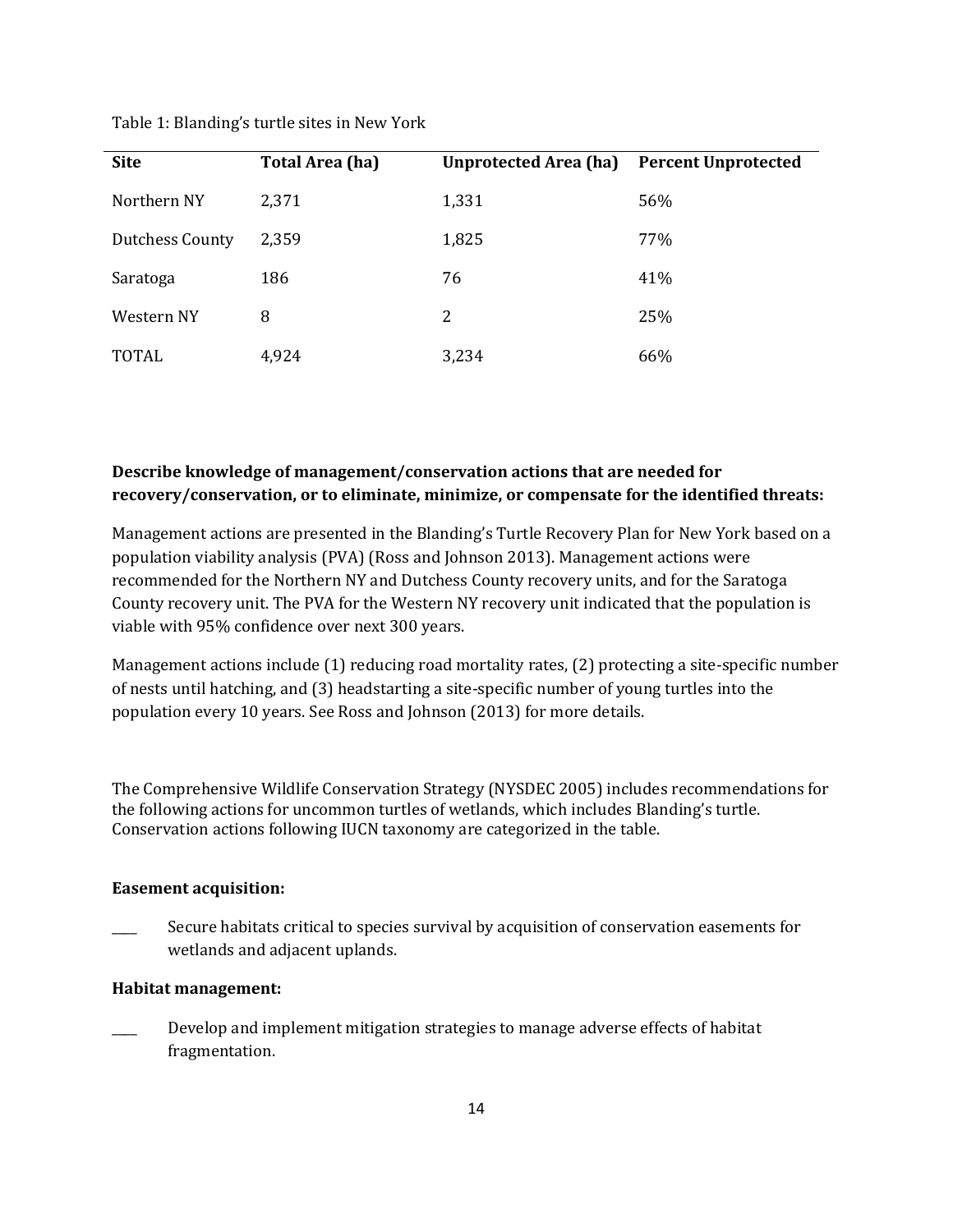\_\_\_\_ Conduct a variety of habitat management activities where needed, including management of vegetation succession, management of invasive species, maintenance of hydrological regimes, curtailment of contaminant inputs, and management of human access, in order to preserve wetland suitability for these uncommon turtles of wetlands.

## **Habitat research:**

Develop standardized habitat survey protocols, and implement survey protocols at all known and potentially suitable sites, to document the character, quality and extent of occupied habitat.

## **Modify regulation:**

- Modify Freshwater Wetlands Act, in order to protect wetlands smaller than 12.4 acres where they support species of conservation concern, and in order to expand the protected upland buffer beyond the 100-foot limit where necessary.
- Adopt into New York's Environmental Conservation Law provisions which designate stinkpot, eastern mud turtle, Blanding's turtle, and spotted turtle as protected small game species.

## **Other action:**

- Develop and implement mitigation measures to manage turtle population losses to egg predators and to vehicular roadkill.
- \_\_\_\_ Enhance law enforcement and public education in order to curtail collection/translocation of turtle specimens.
- Determine significance of specific threats to populations of species in this group, and formulate management options to control significant threats.

#### **Population enhancement:**

\_\_\_\_ Employ restoration techniques for bog turtle, Blanding's turtle and mud turtle at selected sites as needed, including captive breeding, headstarting, nest protection, and repatriation/relocation strategies.

## **Population monitoring:**

Conduct periodic re-survey of known sites of species occurrence, in order to detect population trends.

#### **Statewide baseline survey:**

Develop standardized population survey protocols, and implement survey protocols at all known and potentially suitable sites, to document the extent of occupied habitat.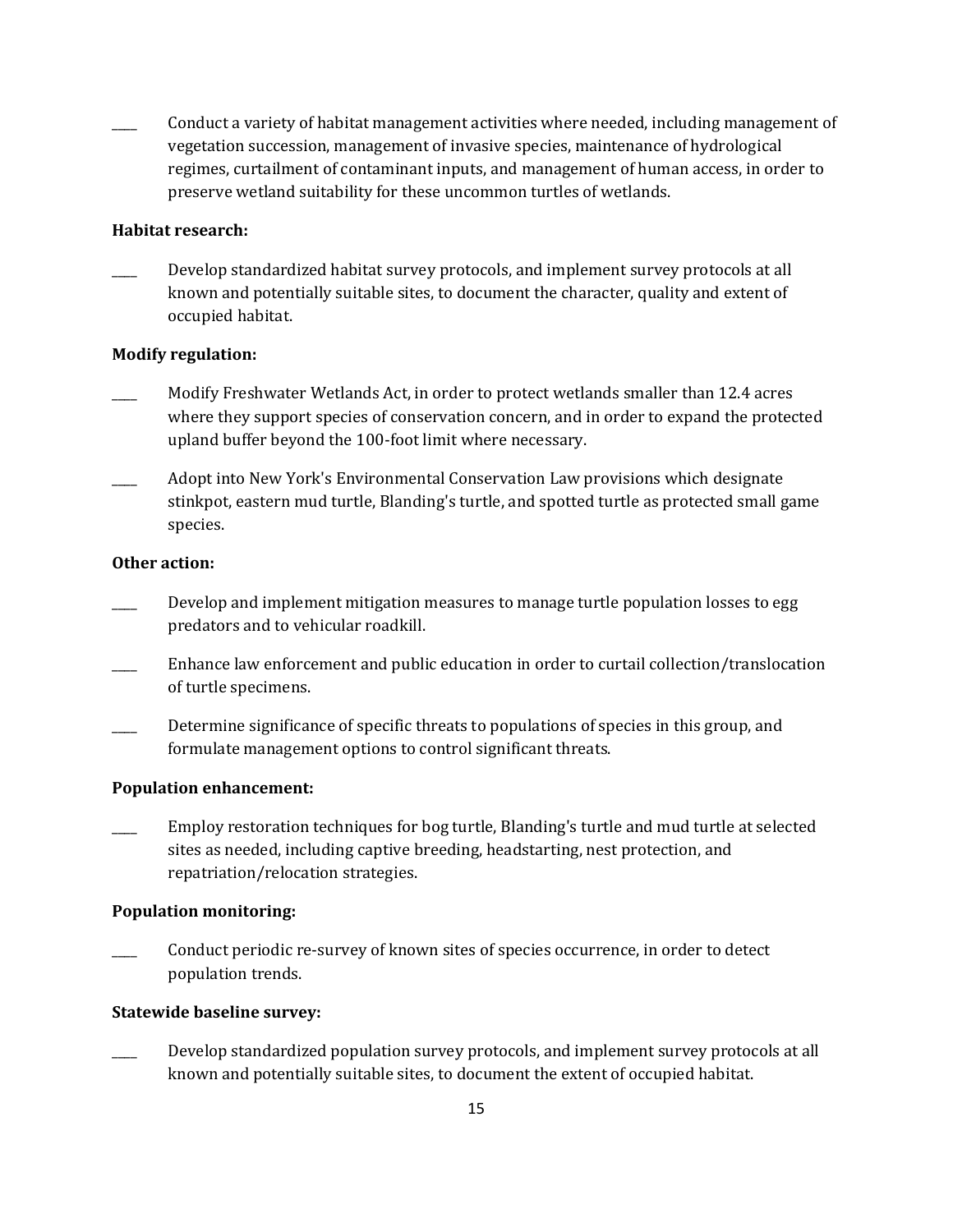| <b>Conservation Actions</b>      |                                                |  |
|----------------------------------|------------------------------------------------|--|
| <b>Action Category</b>           | <b>Action</b>                                  |  |
| Land/Water Protection            | Site/Area Protection                           |  |
| Land/Water Protection            | Resource/Habitat Protection                    |  |
| Land/Water Management            | Site/Area Management                           |  |
| Land/Water Management            | <b>Habitat and Natural Process Restoration</b> |  |
| Land/Water Management            | Invasive/Problematic Species Control           |  |
| <b>Species Management</b>        | <b>Species Recovery</b>                        |  |
| <b>Education &amp; Awareness</b> | <b>Awareness &amp; Communications</b>          |  |
| Law/Policy                       | Legislation                                    |  |
| Law/Policy                       | Compliance & Enforcement                       |  |

**VII. References**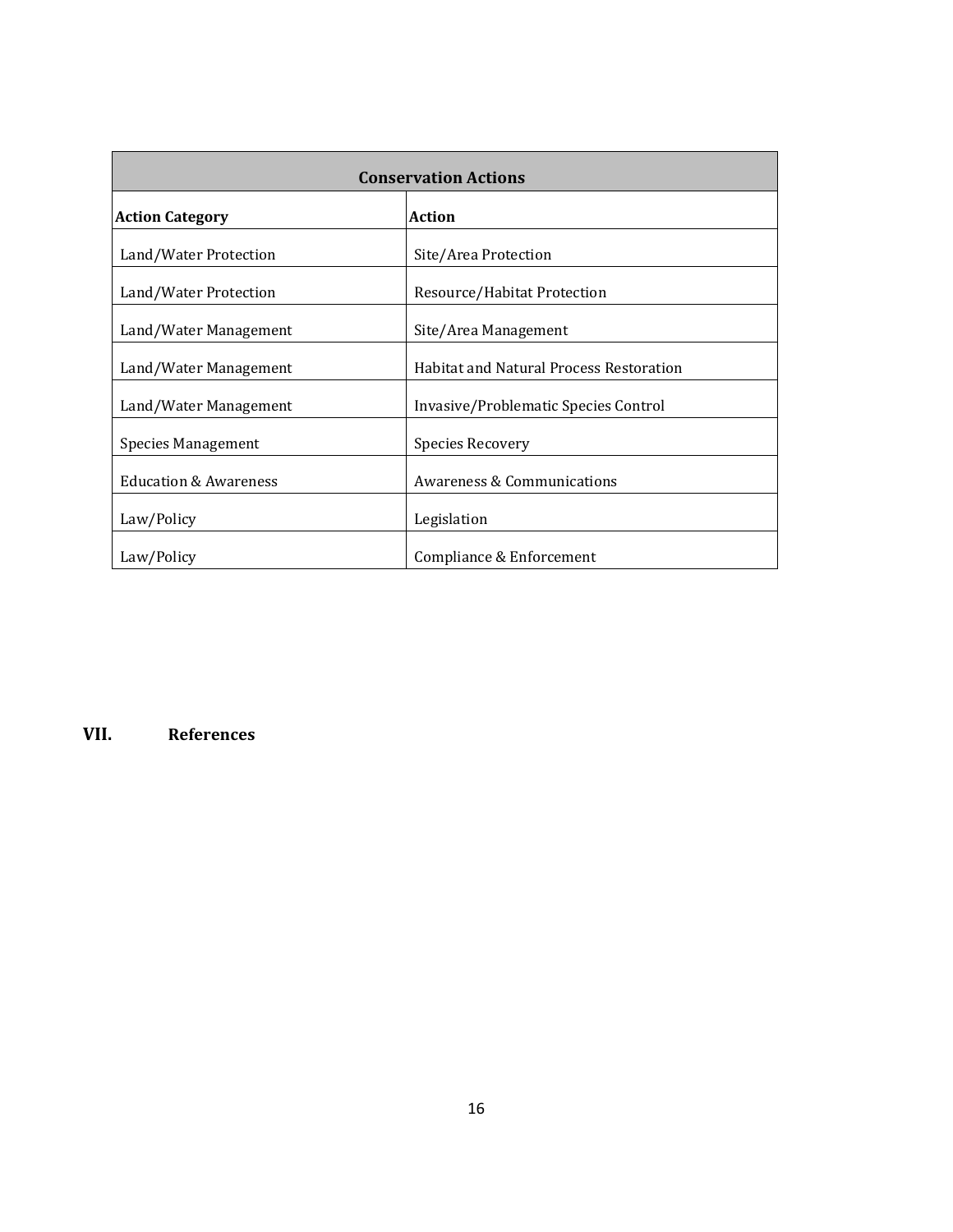Chaloux, A.M. 2011. Blanding's turtle (*Emydoidea blandingii*) in Saratoga County, New York: Survey methods, spatial ecology and conservation. M.S. Thesis. University at Albany, Albany, NY. 167 pp.

CITES. 2013. Consideration of proposals for amendments to Appendices I and II: *Emydoidea blandingii*. Available a[t http://www.fws.gov/international/cites/cop16/index.html](http://www.fws.gov/international/cites/cop16/index.html) (Accessed May 3, 2013).

Compton, B.W. 2007. Status Assessment for the Blanding's Turtle (*Emydoidea blandingii*) in the Northeast. Unpublished U.S. Fish & Wildlife Service Report.

Congdon, J.D., A.E. Dunham, and R.C. van Loben Sels. 1993. Delayed sexual maturity and demographics of Blanding's Turtle (*Emydoidea blandingii*): implications for conservation and management of long-lived organisms. Cons. Biol. 7: 826-833.

Gibbs, J. P., A. R. Breisch, P. K. Ducey, G. Johnson, J. L. Behler, and R. C. Bothner. 2007. The amphibians and reptiles of New York State. Oxford University Press, New York. xv + 422 pp.

Hartwig, T. S. 2004. Habitat selection of Blanding's turtle (*Emydoidea blandingii*): a range-wide review and microhabitat study. Thesis, Bard College: New York.

Johnson, G. and T. Crockett. 2009. Distribution, population structure and habitat relationships of Blanding's turtle populations in northern New York. Final Report AMO5122, Grant T-2- 1. New York State Department of Environmental Conservation 144 pp.

Jones, M. T. and P. R. Sievert. 2012. Elevated mortality of hatchling Blanding's turtles (*Emydoidea blandingii*) in residential landscapes. Herpetological Conservation and Biology 7(1):89-94.

Joyal, L. A., M. McCollough, and M. L. Hunter, Jr. 2001. Landscape ecology approaches to wetland species conservation: A case study of two turtle species in southern Maine. Conservation Biology 15(6):1755-1762.

LEMIS (Law Enforcement Management Information System). 2011. Exports of *Malaclemys terrapin*  from 1999-2010. U.S. Fish and Wildlife-Office of Law Enforcement, Arlington (unpublished).

Levell, J.P. 2000. Commercial exploitation of Blanding's Turtle, *Emydoidea blandingii*, and the Wood Turtle, *Clemmys insculpta*, for the live animal trade. Chelonian Conservation and Biology 3:665– 668.

NatureServe. 2013. NatureServe Explorer: An online encyclopedia of life [web application]. Version 7.1. NatureServe, Arlington, Virginia. Available http://www.natureserve.org/explorer. (Accessed: February 25, 2013).

NEPARC. 2010. Northeast Amphibian and Reptile Species of Regional Responsibility and Conservation Concern. Northeast Partners in Amphibian and Reptile Conservation (NEPARC). Publication 2010-1.